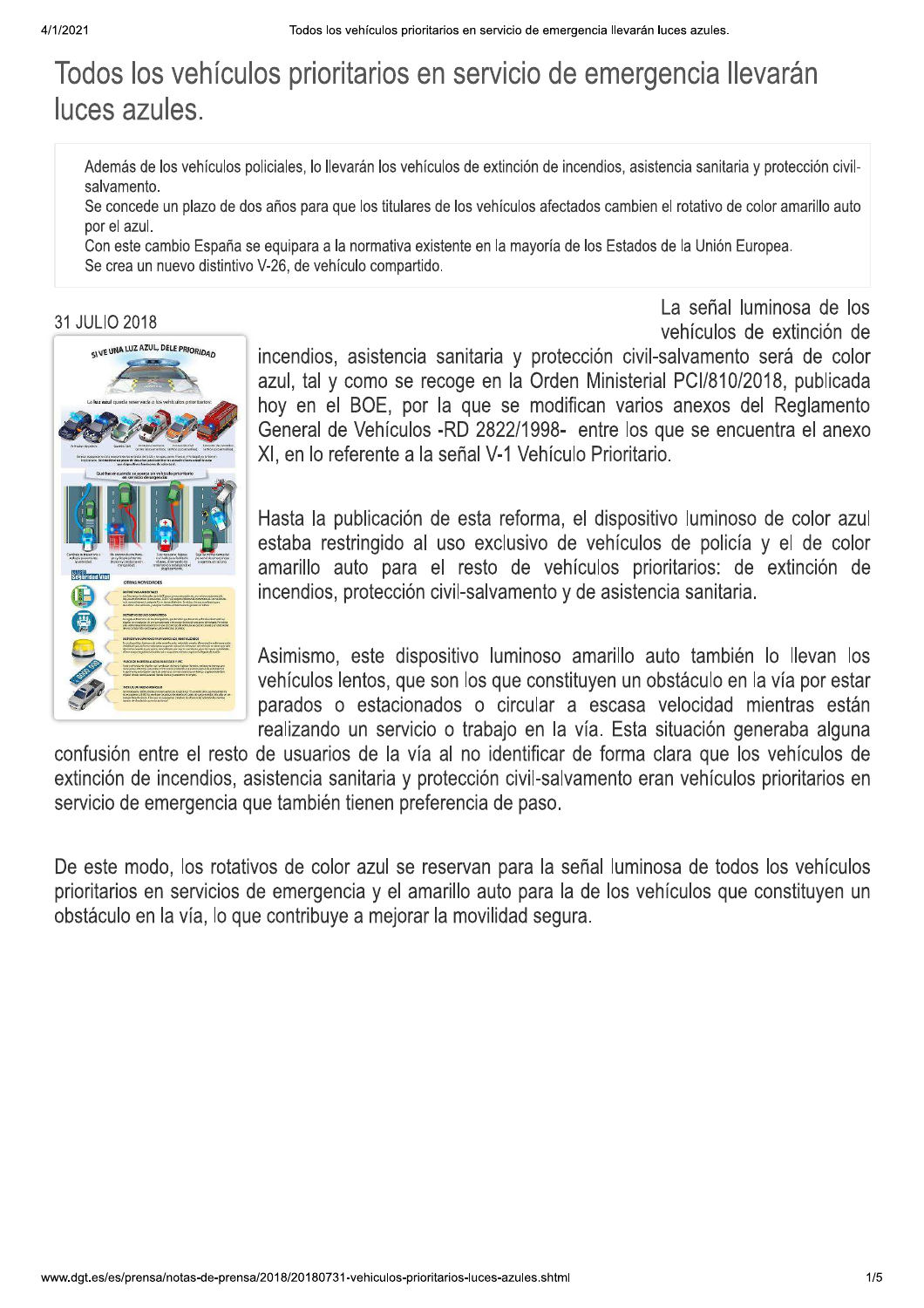

Con este cambio, se materializa una reivindicación histórica de las asociaciones y órganos de las Administraciones Públicas relacionadas con los vehículos de servicios de emergencias, así como el Defensor del Pueblo y el Congreso de los Diputados quien a través de varias proposiciones no de ley, han solicitado al Gobierno que unifique el color de los dispositivos luminosos de los vehículos prioritarios para que en todos los casos sea azul.

Además, España se equipara a la normativa existente en la mayoría de los Estados de la Unión Europea, en los que el dispositivo luminoso de los vehículos prioritarios es de color azul, en particular, los de Francia y Portugal, que son los países en los que es frecuente que en situaciones de emergencias nuestros vehículos prioritarios entren en estos países y viceversa.

Con el objetivo de que este cambio pueda hacerse de forma progresiva, la Orden Ministerial concede un plazo de dos años para que los titulares de los vehículos afectados cambien el color amarillo auto de sus dispositivos luminosos por el azul.

### ¿QUÉ DEDEBEMOS HACER CUANDO SE ACERCA UN VEHÍCULO PRIORITARIO?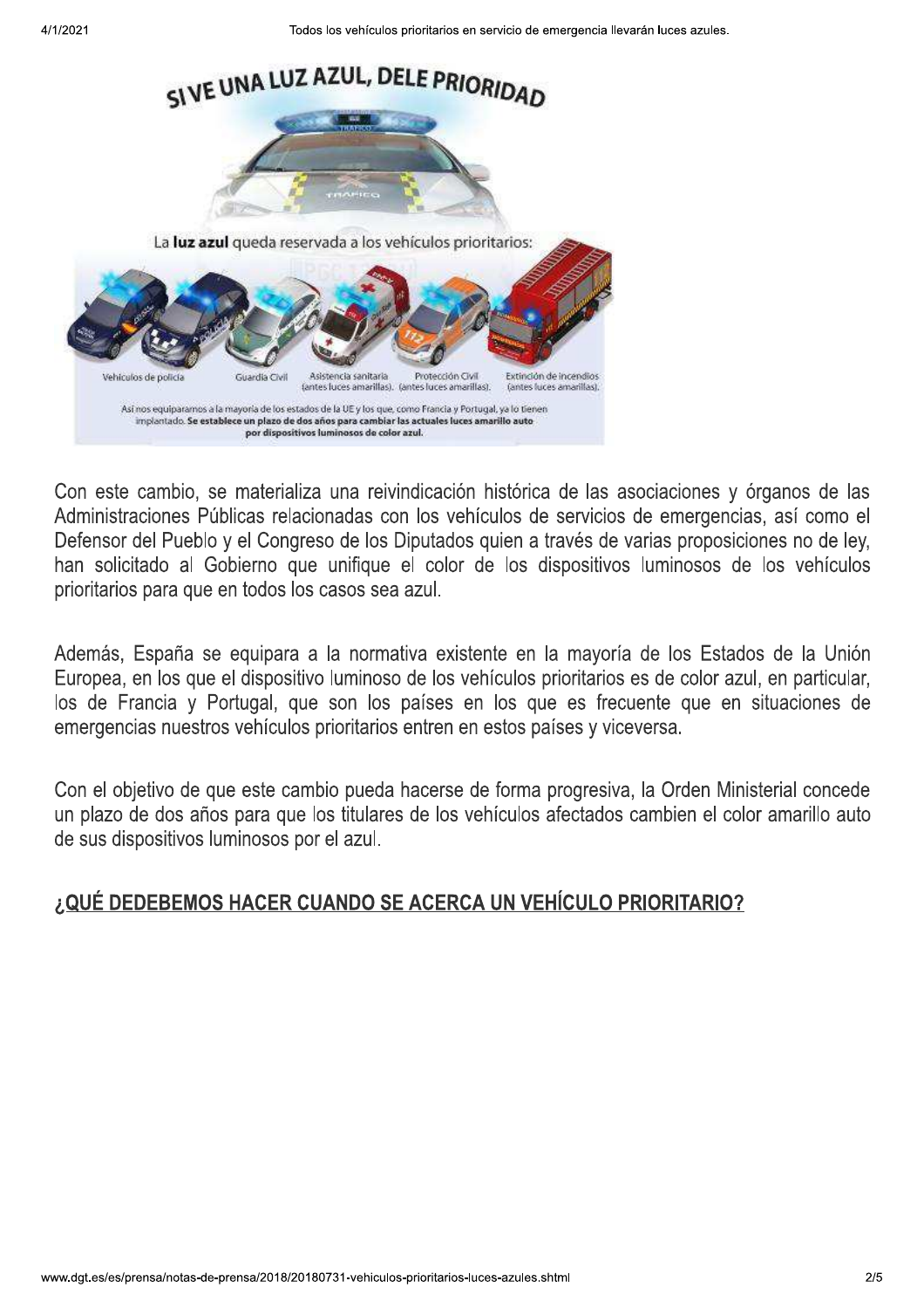Todos los vehículos prioritarios en servicio de emergencia llevarán luces azules.



#### **OTRAS MODIFICACIONES**

Además de esta modificación, la Orden Ministerial recoge otros cambios importantes:

Placa de matrícula trasera azul para taxis. La placa de la matrícula de los vehículos auto-taxis y los de arrendamiento con conductor de hasta nueve plazas tendrán el fondo de la placa de la matrícula trasera de color azul con los caracteres en blanco. La placa de matrícula delantera seguirá siendo de color blanco y los caracteres, de color negro.

Los titulares de los vehículos matriculados con anterioridad a la entrada en vigor de esta orden dispondrán de un plazo de un año para cambiar la placa de matrícula trasera actual por la de color azul y en ningún caso se modificará la numeración de la matrícula que ya tuviera asignada el vehículo.

Este cambio viene impulsado por la aprobación en 2016 de la Proposición no de Ley sobre medidas ante el incremento del intrusismo y la piratería en el transporte público de viajeros de vehículos de hasta nueve plazas. En dicha proposición no de Ley, aprobada por unanimidad, se insta al Gobierno, a petición de los colectivos taxistas, a llevar a cabo las actuaciones necesarias para, en el plazo más breve posible, modificar la normativa de tráfico (anexo XVIII del Reglamento General de Vehículos) relativa a las placas de matrícula con el fin de dotar de un color específico (azul) para el fondo de las placas de matrícula que lleven instalados todos los vehículos auto-taxis y los de arrendamiento con conductor.

Algunos Estados de la Unión Europea tales como los Países Baios, Bélgica y Grecia va disponen de este tipo de placas de matrícula diferenciadas.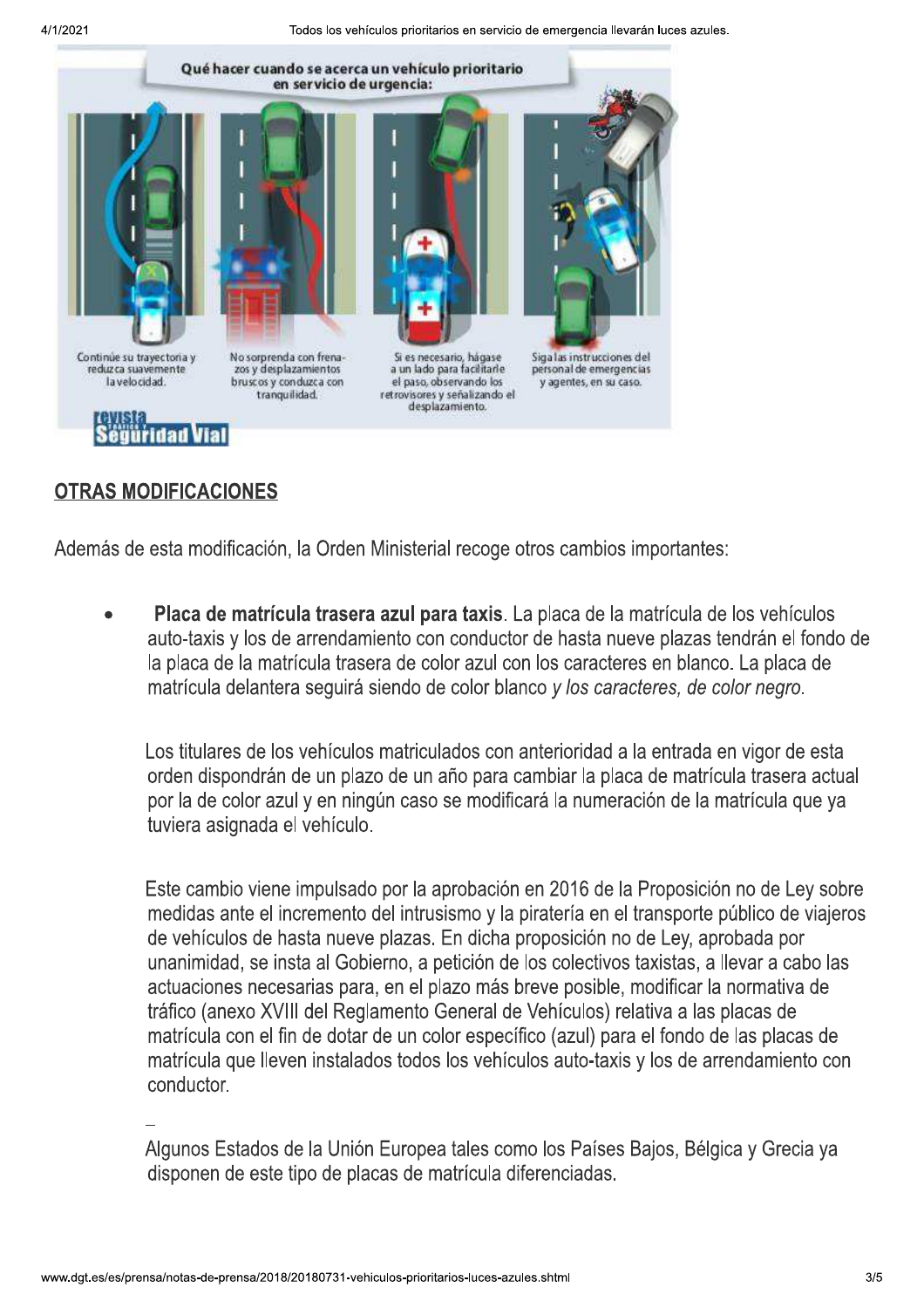Todos los vehículos prioritarios en servicio de emergencia llevarán luces azules.

- Dispositivo luminoso vehículos inmovilizados en la vía: Se incluve en el anexo XI la posibilidad de colocar en el exterior del vehículo, cuando éste quede inmovilizado en la vía por accidente o avería, un dispositivo luminoso de color amarillo auto, de alimentación autónoma, alta visibilidad y que quede estable sobre una superficie plana. Este nuevo dispositivo luminoso se incluye como un elemento opcional, junto al ya existente triángulo de peligro, que sigue siendo obligatorio.
- Vehículo Compartido: El Reglamento General de Vehículos incorpora en su anexo II la definición de Vehículo de uso compartido, vehículo destinado al alguiler sin conductor que se dedica a un uso concatenado e intensivo por un número indeterminado de usuarios dentro de una zona de servicios delimitada. Debe estar disponible, en cualquier momento, para ser utilizado mediante el empleo de aplicaciones móviles.

El vehículo de uso compartido supone un complemento de los sistemas de transporte público urbano. dotándole de una capilaridad añadida, introduciendo además una mayor eficiencia en el empleo del vehículo, reduciendo la congestión del tráfico, la ocupación de la vía pública y las emisiones contaminantes.

Además, se establece el distintivo "V-26 Distintivo de uso compartido" dispositivo que permitirá a las Administraciones Públicas, fundamentalmente a los Municipios, identificar a este tipo de vehículos y adoptar medidas que favorezcan su utilización como alternativa al vehículo de uso privado y al transporte público urbano.



Cada Administración Pública podrá establecer la obligatoriedad de la utilización del distintivo de uso compartido. Se debe colocar en el ángulo superior izquierdo del parabrisas del vehículo y, si éste no dispone de parabrisas, en sitio bien visible.

Distintivos ambientales: La Dirección General de Tráfico ha clasificado el parque de vehículos a través de criterios estrictamente ambientales, asignando a cada vehículo una categoría dentro de la escala ambiental creada. Se crearon cinco categorías de vehículos: 0 emisiones, ECO, C, B y A. y para las cuatro primeras se diseñó un distintivo ambiental, con la misma denominación que la categoría a la que pertenece, quedando la categoría A sin distintivo.